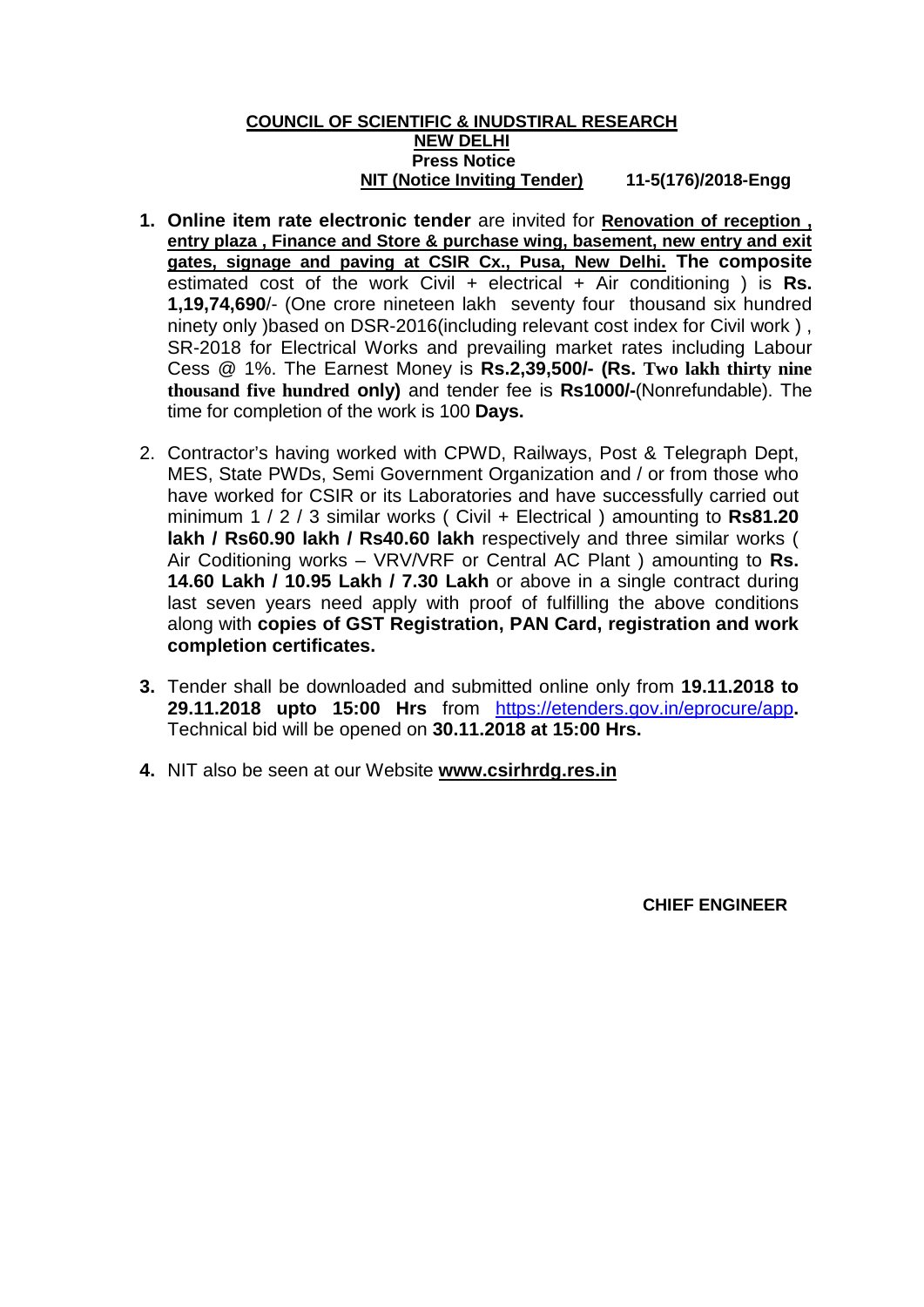## **COUNCIL OF SCIENTIFIC AND INDUSTRIAL RESEARCH**

#### **NEW DELHI**

1. Online Item-rate e-tenders are hereby invited through e-tendering portal <https://etenders.gov.in/eprocure/app> for the composite work of " **Renovation of reception**, **entry plaza , Finance and Store & purchase wing, basement, new entry and exit gates, signage and paving at CSIR Cx., Pusa, New Delhi"** from contractors of appropriate class of CPWD, Railways, MES, State PWD's, Semi government organizations and / or from those who have successfully carried out similar works for CSIR or its laboratories, govt. or semi government organizations. The tenderers should have successfully completed at least three similar works ( Civil + Electrical ) amounting to **Rs40.60 lakh** or at least two similar works amounting to **Rs60.90 Lakh** or at least one work amounting to **Rs81.20 lakh** or above and three similar works ( Air Coditioning works-VRV/VRF or Central AC Plant ) amounting to **Rs7.30 lakh** or at least two similar works amounting to **Rs10.95 Lakh** or at least one work amounting to **Rs14.60 lakh** or above in a single contract during the last seven years, ending on the last day on the month previous to the one in which tender is being invited. The contractors may apply with proof of fulfilling the above conditions along with copies of PAN, GST registration number, satisfactory work completion certificates. The contractor will be required to produce proof of possessing valid Electrical license or to get the electrical work completed through licensed Electrical contractor only.

Similar work shall mean the contractor having work experience of Renovation of conference rooms, office premises inclusive of Civil, Electrical and Air conditioning works comprising of VRV/VRF and Central AC Plant.

2. The composite estimated cost of the work ( Civil + Electrical +Air Conditioning ) is **Rs.** 1,19,74,690/- (One crore nineteen lakh seventy four thousand six hundred ninety only ) based on DSR-2016 (Including relevant cost index for civil work) , DSR-2018 for Electrical work & prevailing market rates including Labour cess @ 1 %.

3. Duration of contract for carrying out of the work will be 100 (**one Hundred)** days from the date of commencement which shall be reckoned from the tenth day of issue of award letter.

4. The tender in two bid system shall be submitted through online at CPPP website: [https://etenders.gov.in/eprocure/appb](https://etenders.gov.in/eprocure/app)y the tenderer, as per date given in Critical Date Sheet below:

| S. No         | <b>Schedule of activities</b>           | <b>Date and time</b>     |
|---------------|-----------------------------------------|--------------------------|
|               | <b>Publish Date on CPP Portal</b>       | 19.11.2018 From 11:00AM  |
| $\mathcal{P}$ | Tender document downloaded start date   | 19.11.2018 From 11:00AM  |
| 3             | Tender document downloaded End date     | 29.11.2018 Upto 11:00AM  |
| 4             | Tender submission start date            | 19.11.2018 From 15.00PM  |
| 5             | <b>Tender submission End date</b>       | 29.11.2018 Upto 15:00PM  |
| 6             | Technical Bid opening date (Cover - I)  | 30.11.2018 at 15:00PM    |
|               | Financial Bid opening date (Cover - II) | To be intimated later on |

### **Critical Date Sheet**

5. Scanned copies of Tender Fee (non-refundable) of Rs1000/- (Rupees One Thousand only) and Earnest Money Deposit amounting to **Rs.2,39,500/- (Rs. Two lakh thirty nine thousand five hundred only)**, deposited through **RTGS / NEFT in favour of Under**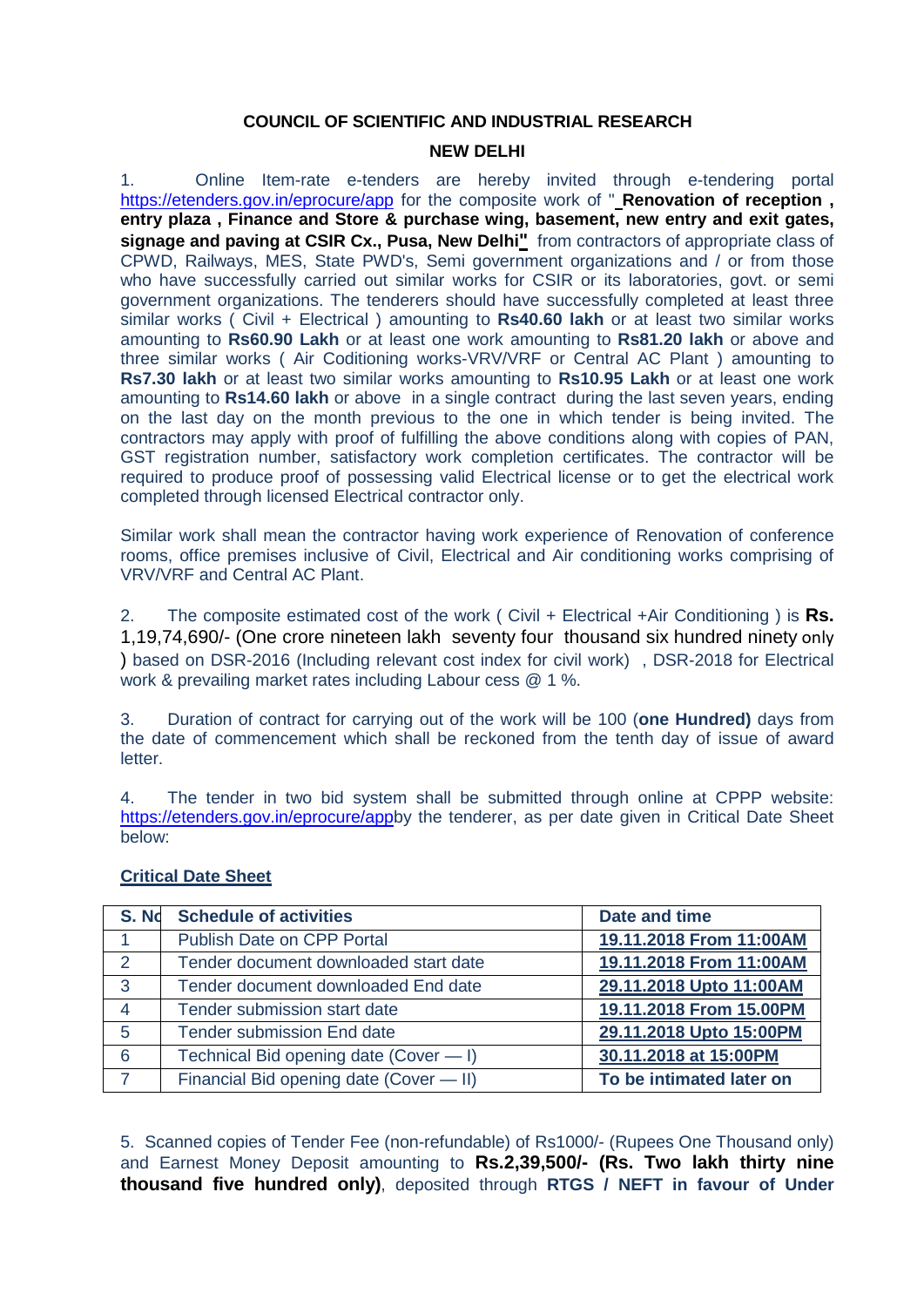**Secretory, CSIR Complex (Saving Account No. 91002010030022; IFSC Code-SYNB0009100 of Syndicate Bank, NPL, Pusa , New Delhi.)** shall be uploaded in Cover-I of the tender. Tenders received without tender cost and earnest money deposit will not be considered**.**

6. The tenderer is to indicate the name & telephone numbers of issuing agency of the completion certificates to enable the verification of the documents, if necessary. It may be noted that even after opening of price bid, the credential submitted found to be false/forged the offer submitted shall be rejected out rightly. No further clarification will be sought from the tenderers.

7. The employer does not bind himself to accept the lowest or any tender and reserves to himself the right of accepting the whole or any part of the tender and the tenderer shall be bound to perform the same at the rates quoted by him.

8. No tenderer shall be permitted to tender for works in the concerned unit of C.S.I.R. in which a relative is posted in the grade between Controller of Administration and Junior Engineer, (both inclusive). He shall also intimate the name of persons who are working with him in any capacity or subsequently employed by him and who relatives are as mentioned above.

Note: A person shall be deemed to be a relative of another if, and only if, (a) they are members of a Hindu undivided family or (b) they are husband and wife or (c) the one is related to the other in the following manner: father, mother (including step mother), son (including step son), Son's wife, Daughter (including step daughter), Father's father, Son's son, Son's son's wife, Son's daughter, Son's daughter's husband, Daughter's husband, Daughter's son, Daughter's son's wife, Daughter's daughter, Daughter's daughter's husband, Brother (including step brother), Brother's wife, Sister (including step sister), Sister's husband.

9. Tenders submitted shall remain valid for a period of 90 days from the bid submission end date for the purpose of acceptance and award of work. Validity of the tender beyond 90 days from the bid submission end date shall be extended by mutual consent.

10. In e-tendering, tenderer can quote the rates in figure only. The rates in words, amount of each item and total is generated automatically. Therefore, the rate quoted by the tenderer in figure is to be taken as correct.

11. The tenderer should carefully see the contract drawings (as applicable) as no claim whatsoever will be entertained for any alleged ignorance thereof.

12. Before tendering, the tenderer shall inspect the site to fully acquaint himself about the conditions in plants etc., conditions affecting accommodations and movement of labour etc. required for the satisfactory execution of contract. No claim whatsoever on such accounts shall be entertained by the employer under any circumstances.

13. If any tenderer withdraws his tender within the validity period or makes any modification in terms and conditions of the tender, before the award of work, which are not acceptable to CSIR then CSIR shall, without prejudice to any other right or remedy, shall be at the liberty to forfeit 50 % (fifty percent) of the Earnest Money deposit absolutely. Further, the tenderer shall not be allowed to participate in the re-tendering process for this work.

14.100% Earnest Money will be forfeited if the contractor fails to commence the work within the stipulated period after the Award of the work.

15. Except writing rates in figure only, the tenderer should not write any conditions or make any changes, additions, alterations and modifications.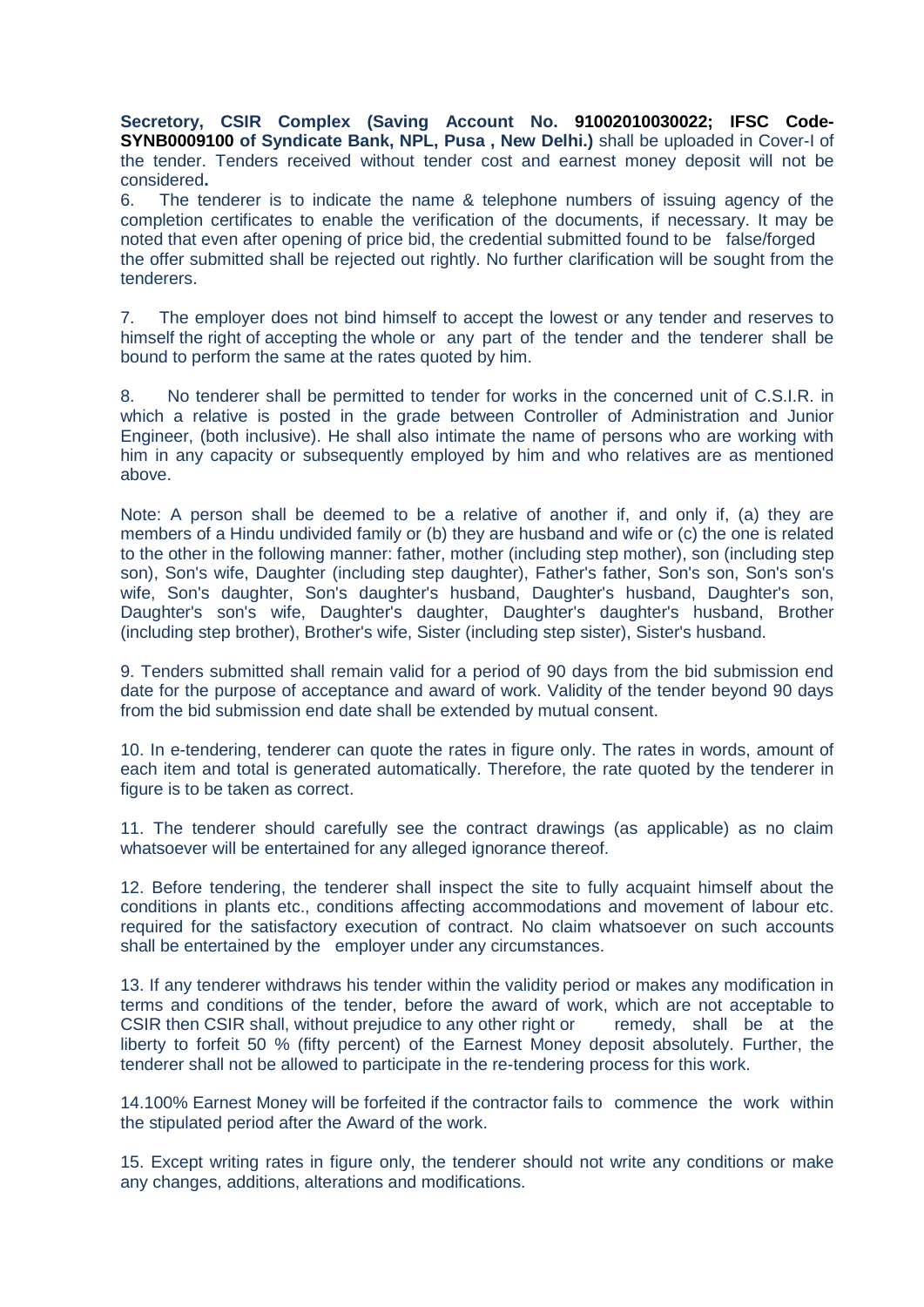16. Some of the major provisions of General Conditions of Contract are given below. Interpretations however, shall be as given in the General Conditions of Contract.

a. **DEFECTS LIABILITY PERIOD** is of **12 Months** from the date of completion as certified by the Engineer-In-Charge.

b. **Minimum value of work for the Intermediate Certificate:-** Interim certificate will be **Rupees Fourty Lakh**. However, a lesser amount can be admitted for intermediate / interim certificate at the discretion of the Engineer-In-Charge.

c. **SECURITY DEPOSIT**: A sum @ 10 % of the gross amount of the bill shall be deducted from each running bill of the contractor till the sum along with sum already deposited as earnest money, amounts to 5 % of the tendered value of the work. In addition, the contractor shall be required to deposit an amount equal to 5 % of the contract value as performance security within the period prescribed in the letter of award issued to him.

d. **COMPENSATION:** Contractor shall pay, as compensation, an amount equal to 1% (one percent) or such smaller amount as Employer (whose decision in writing shall be final) may decide on the cost of whole work as shown in the agreement, for every week that the work remains un-commenced or unfinished or due quantity of work remains incomplete after the scheduled dates. Compensation to be paid shall not exceed 10% (Ten percent) of the contract amount as shown in the agreement.

17. For any queries relating to the Tender Document and the terms and conditions content therein should be addressed to SO (Engg), CSIR Complex, Pusa, New Delhi.

18. Clause No.28 of conditions of contract i.e. **"Escalation"** will not be applicable in this work.

19. The labours / Engineer deployed by the contractor at site will be paid by the contractor on the basis of minimum wages as notified by Govt. of NCT of Delhi from time to time.

20. All tenderers should submit the proof of their Goods and Services Tax registration. Deduction of GST will be made from their running and final bill as per standard norms of the Government, if required. Contractors are requested to refer clause no.5 of General conditions of contract for quoting rates of tender items**.** The contractor shall quote their rates inclusive of all taxes i.e GST and Labour cess etc.

**21.** As the site of work is in restricted area, hence, there will be curbing on traffic movements in specific hours. Nothing extra shall be paid on this account.

22. Opening of Technical Bid (Cover: I)

(a) The Technical bid will be opened by **Tender Opening Committee (TOC) on 30.11.2018 at 15:00 PM,** in the office of Chief Engineer, ESD, CSIR Complex, Pusa, New Delhi-110012, in the presence of such intending tenderers or their authorized representatives who may wish to be present at that time. No claim or any grievances will be entertained what-so-ever by the Tender Opening Committee in this regard.

(b) The TOC, after evaluation of documents contained in Cover: I i.e. Technical Bid, will decide the eligible tenders, as per the criteria laid down in the NIT.

(c) The TOC will then open the Financial Bids of only eligible tenderers.

23. Opening of Financial Bid (Cover: II). The Cover: II of Eligible Tenderers shall be opened serially. The total amount quoted by the tenderers shall then be read out by the TOC for information of those present / participated.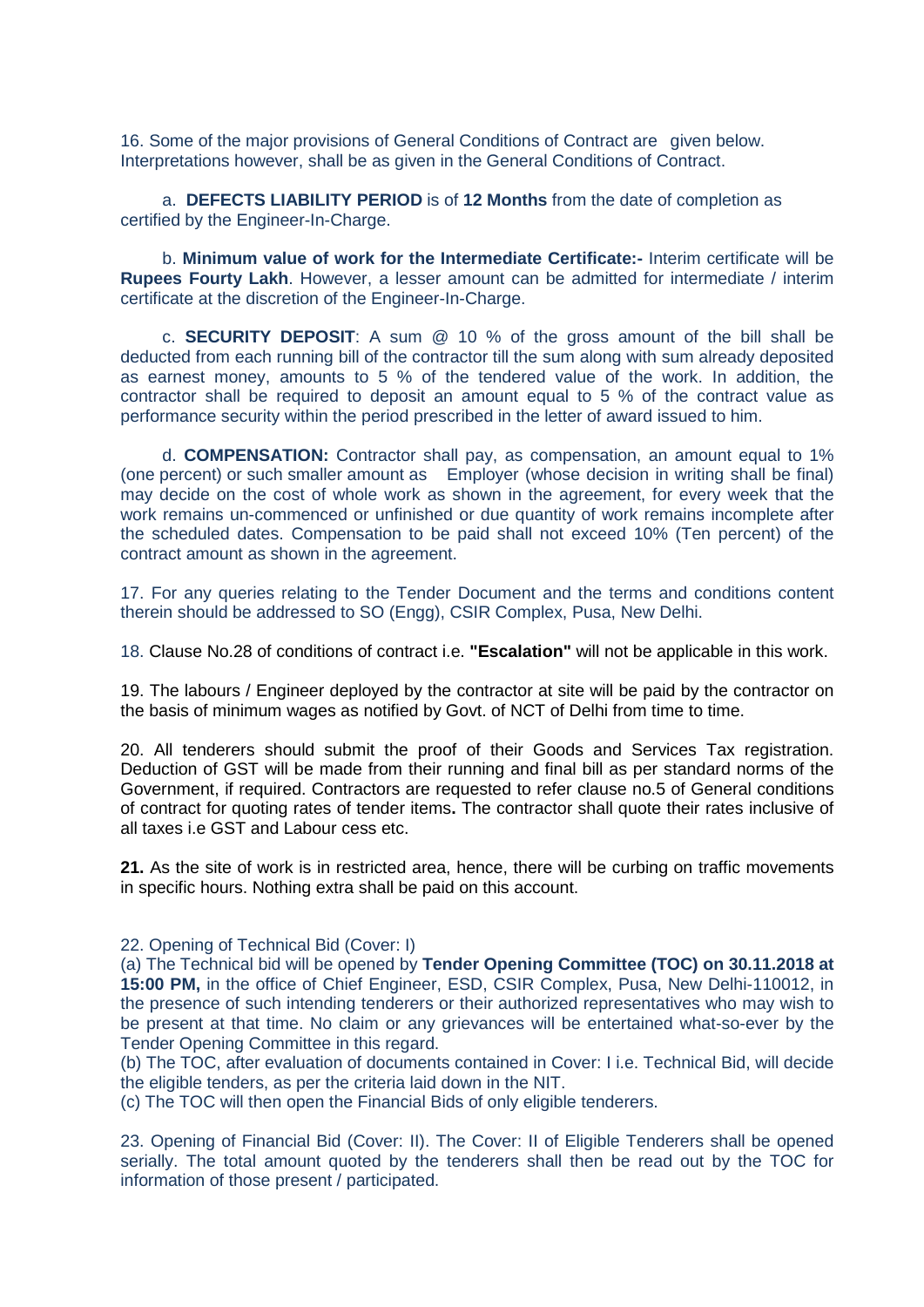24. Tender Liable for Rejection. Tender is liable for outright rejection if on opening it is found that —

(a) The Tenderer has not strictly followed the procedure laid down for submission of tender. (b) If the tender is CONDITIONAL.

(c) If the Tenderer has quoted his offer anywhere else other than specified place provided.

(d) The Tenderer has not uploaded the documents or Failed to fill the prescribed format.

(e) Any other ground as decided by the TOC in view of deviation from Tender Document.

25. The instructions for the submission of e-tender are available on the CPPP website i.e. <https://etenders.gov.in/eprocure/app> under the "Instruction for Online Bid Submission". All the intending tenderers are requested to go through these instructions before entering into the process of e-tendering and advised to visit again CPPP website regularly till closing date of submission of tender for any corrigendum/ addendum/ amendment. Manual tenders shall not be accepted.

26. The tenderer shall submit an undertaking as per Annexure: I on Firm letter head. The scanned copy of the Undertaking shall be uploaded in Cover: I and the Original Copy of the undertaking should be submitted before award of work to Engineering Services division.

| SI.N          | Cover-I                                          | Cover-II                   |
|---------------|--------------------------------------------------|----------------------------|
|               | Receipt of deposit of Tender Cost                | Financial bid as per forma |
| $\mathcal{P}$ | Receipt of deposit of EMD                        | given in the tender        |
| 3             | Copies of experience certificates of similar     | document.                  |
|               | works completed satisfactorily as per NIT        |                            |
| 4             | Copy of valid registration of appropriate class, |                            |
|               | registered                                       |                            |
| 5             | Copy of GST registration number                  |                            |
| 6             | Copy of PAN Card                                 |                            |
|               | Tender Acceptance Letter as per clause no.22     |                            |
|               | above                                            |                            |

27. List of documents to be scanned and uploaded in Cover: I & II are as per follows: